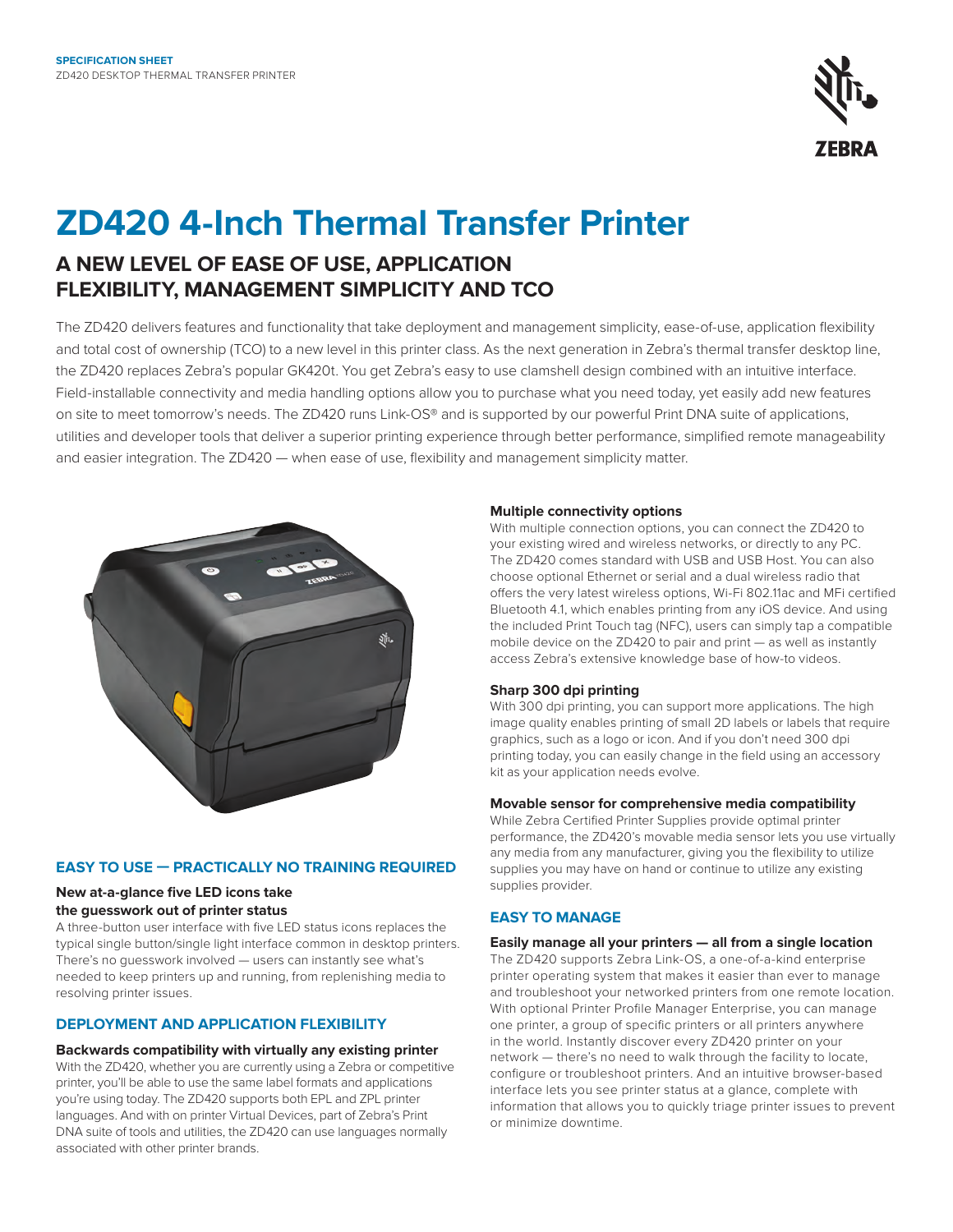#### **Seamless integration with your device management system**

With our MDM Connectors, you can easily integrate networked ZD420 printers into your AirWatch or SOTI MobiControl device management system.

#### **Easily configure non-networked printers**

The USB Host port makes it easy to connect to all your external devices, including keyboards and scanners, and can also be utilized to upgrade printer firmware automatically and set up new printer configurations.

#### **Maximize uptime with Zebra Visibility Services**

If you're still tracking your printers manually, then you are likely missing out on information that could save you money. With Zebra, you can choose powerful visibility service options that deliver critical insight into the information you need to prevent printer downtime. Our Asset Visibility Service (AVS) provides the basic health information and proactive steps required to keep your ZD420 printers up and running all for just pennies a day. The full-featured Operational Visibility Service (OVS) allows you to monitor just about any aspect of your Zebra printer, as well service and repair status. See the current status and disposition of all of your printers, printers at a specific site, specific printer models or a specific printer — and much more.

#### **INNOVATIVE FEATURES FOR THE LOWEST TCO**

#### **Zebra Print DNA – transforming printers from the inside**

Print DNA is the genetic code that injects business-catalytic capabilities into our Link-OS printers through its unique combination of innovative applications, utilities and developer tools. The result is a superior printing experience through better performance, simplified remote manageability and easier integration.

#### **Add new features right on site for superior future-proofing**

If you need new communication or media handling options in the future, no problem — the printer you buy today can support tomorrow's needs. The modular, field upgradable design allows you to add serial or Ethernet connectivity, 300 dpi support, plus a peeler or a cutter, right on site — no need to send the ZD420 to a service depot.

#### **Lower your costs with a high capacity ribbon**

Intelligent dual-ribbon handling allows the ZD420 to accept either 74 m/244 ft. or high capacity 300 m/984 ft. ribbons. The 300 m ribbon reduces ribbon changes by 75 percent for fewer workflow disruptions. And since the high capacity ribbon costs less per meter than the standard ribbon, you'll also save on the cost of supplies.

#### **Tidier and safer installations**

When you choose the optional power supply accessory, the power supply and all but one power cord are hidden from view, improving aesthetics as well as worker and customer safety.

#### **Consistently exceptional Zebra Certified Supplies**

Printing supplies can impact everything from printhead lifespan to operational efficiency. That's why we design, produce and rigorously pretest our own line of thermal printing supplies to ensure consistent, optimized performance in your Zebra printer — and peace of mind for you. For industry-leading quality, service and thermal printing expertise, choose Zebra Certified Supplies.

#### **Protect your investment with an affordable service plan**

Without a service plan, a single repair can cost more than the printer and can take weeks to complete — but comprehensive service plans are too costly, offering excessive coverage your desktop printers simply don't need. Now, Zebra OneCare SV provides the right level of service at the right price, providing two years of coverage for normal wear and tear, double the standard warranty coverage, priority turnaround times at the depot and more — all for a tiny fraction of the cost of a single repair.

#### **THE ZD420 — WHEN EASE OF USE, FLEXIBILITY AND MANAGEMENT SIMPLICITY MATTER.**

**FOR MORE INFORMATION, VISIT [WWW.ZEBRA.COM/ZD420](http://www.zebra.com/zd420) OR OUR GLOBAL CONTACT DIRECTORY AT [WWW.ZEBRA.COM/CONTACT](http://www.zebra.com/contact)**





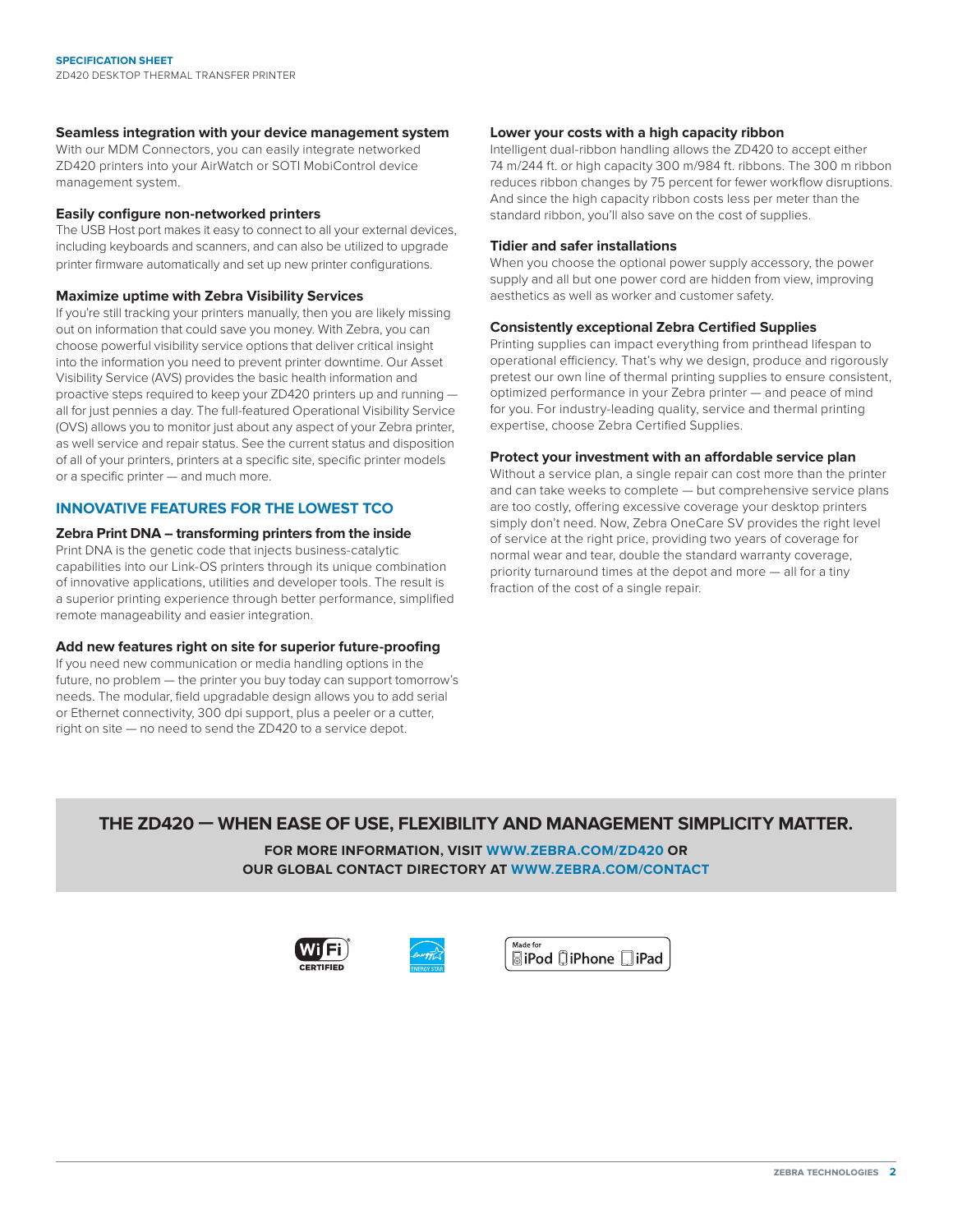## **ZD420 Specifications Chart**

| <b>STANDARD FEATURES</b>                                                                                                                                                                                            |                                                                                                                                                                                                          | <b>OPERATING CHARACTERISTIC:</b>                                                                                                                                           |                                                                                               |
|---------------------------------------------------------------------------------------------------------------------------------------------------------------------------------------------------------------------|----------------------------------------------------------------------------------------------------------------------------------------------------------------------------------------------------------|----------------------------------------------------------------------------------------------------------------------------------------------------------------------------|-----------------------------------------------------------------------------------------------|
| Thermal Transfer print method<br>ZPL and EPL programming languages<br>5 status icon, 3 button user interface<br>USB 2.0, USB Host<br>OpenACCESS <sup>™</sup> for easy media loading<br>Dual-wall frame construction |                                                                                                                                                                                                          | <b>Operating Temp.</b>                                                                                                                                                     | 40° to 105° F/4.                                                                              |
|                                                                                                                                                                                                                     |                                                                                                                                                                                                          | Storage Temp.                                                                                                                                                              | $-40^{\circ}$ to 140° F/-4                                                                    |
|                                                                                                                                                                                                                     |                                                                                                                                                                                                          | Operating<br>Humidity                                                                                                                                                      | 10% to 90% nor                                                                                |
| <b>ENERGY STAR qualified</b>                                                                                                                                                                                        |                                                                                                                                                                                                          | <b>Storage Humidity</b>                                                                                                                                                    | 5% to 95% non-                                                                                |
| <b>PHYSICAL CHARACTERISTICS</b>                                                                                                                                                                                     |                                                                                                                                                                                                          | Electrical                                                                                                                                                                 | Auto-detectable<br>50-60Hz; ENER                                                              |
| Dimensions                                                                                                                                                                                                          | 10.5 in. L x 8.0 in. W x 7.5 in. H<br>267 mm L x 202 mm W x 192 mm H                                                                                                                                     | <b>OPTIONS AND ACCESSORIES</b>                                                                                                                                             |                                                                                               |
| Weight                                                                                                                                                                                                              | 5.3 lb./2.4 kg                                                                                                                                                                                           |                                                                                                                                                                            | Field installable                                                                             |
| <b>PRINTER SPECIFICATIONS</b>                                                                                                                                                                                       |                                                                                                                                                                                                          | <b>Media Handling</b>                                                                                                                                                      | present with lal<br>installable cutte                                                         |
| <b>Operating System</b>                                                                                                                                                                                             | Link-OS®                                                                                                                                                                                                 |                                                                                                                                                                            | Field installable<br>DB-9; Ethernet -                                                         |
| Resolution                                                                                                                                                                                                          | 203 dpi/8 dots per mm<br>Optional 300 dpi/12 dots per mm<br>Resolution can be factory installed or changed<br>on site via accessory kits. Resolution can be                                              | Communications                                                                                                                                                             | wireless dual ra<br>4.1; Bluetooth Lo<br>network connec                                       |
|                                                                                                                                                                                                                     | changed from 300 dpi to 203 dpi, as well as<br>from 203 dpi to 300 dpi                                                                                                                                   | <b>Real Time Clock</b>                                                                                                                                                     | Real time clock<br>network conne                                                              |
|                                                                                                                                                                                                                     | 512 MB Flash; 256 MB SDRAM for factory<br>Installed network connectivity options                                                                                                                         | Keyboard<br><b>Display Unit</b>                                                                                                                                            | ZKDU keyboard<br>printing solution                                                            |
| Memory                                                                                                                                                                                                              | 256 MB Flash; 128 MB SDRAM for printers<br>without factory installed network connectivity<br>options                                                                                                     | <b>Mounting Plate</b>                                                                                                                                                      | Optional access<br>to countertops                                                             |
| Maximum                                                                                                                                                                                                             | 4.09 in./104 mm for 203 dpi                                                                                                                                                                              | FONTS/GRAPHICS/SYMBOLOG                                                                                                                                                    |                                                                                               |
| <b>Print Width</b>                                                                                                                                                                                                  | 4.27 in./108 mm for 300 dpi                                                                                                                                                                              | <b>Bar Code Ratios</b>                                                                                                                                                     | 2:1 and 3:1                                                                                   |
| Maximum<br><b>Print Speed</b>                                                                                                                                                                                       | 6 in./152 mm per second (203 dpi)<br>4 in./102 mm per second (300 dpi)                                                                                                                                   | Code 11, Code:<br>128, UPC-A, UP                                                                                                                                           |                                                                                               |
| <b>Media Sensors</b>                                                                                                                                                                                                | Full width, moveable reflective/black<br>mark sensor; multi-position transmissive/<br>gap sensor                                                                                                         | 1D Bar Codes                                                                                                                                                               | EAN 2-or 5-dig<br>Standard 2-of-5<br>2-of-5, Logmar                                           |
| <b>Firmware</b>                                                                                                                                                                                                     | ZPL II; EPL 2; XML; ZBI                                                                                                                                                                                  | 2D Bar Codes                                                                                                                                                               | Codablock, PD                                                                                 |
|                                                                                                                                                                                                                     | <b>MEDIA AND RIBBON CHARACTERISTICS</b>                                                                                                                                                                  |                                                                                                                                                                            | MaxiCode, QR                                                                                  |
| Maximum<br>Label Length                                                                                                                                                                                             | 39.0 in./991 mm                                                                                                                                                                                          |                                                                                                                                                                            | 16 resident expa<br>Two resident sc<br>Five resident ex                                       |
| Media Width                                                                                                                                                                                                         | 0.585 in./15 mm to 4.65 in./118 mm                                                                                                                                                                       | Fonts and                                                                                                                                                                  | Native open-typ                                                                               |
| <b>Media Roll Size</b>                                                                                                                                                                                              | Maximum outer diameter: 5.00 in./127 mm<br>Core inner diameter: 0.5 in. (12.7 mm) and 1.0 in.<br>(25.4 mm) standard, 1.5 in. (38.1), 2.0 in., (50.8 mm)<br>and 3.0 in. (76.2 mm) using optional adapters | <b>Graphics</b>                                                                                                                                                            | Unicode compli<br>thermal printing<br>China units inclu<br>64 MB user ava<br>user available S |
| <b>Media Thickness</b>                                                                                                                                                                                              | 0.003 in. (0.08 mm) min.; 0.0075 in. (0.1905 mm)<br>max.                                                                                                                                                 | <b>PRINTER SUPPLIES</b>                                                                                                                                                    |                                                                                               |
| <b>Media Types</b>                                                                                                                                                                                                  | Roll-fed or fan-fold, die cut or continuous with<br>or without black mark, tag stock, continuous<br>receipt paper, and wristbands                                                                        | For industry-leading quality, service ar<br>choose Zebra Certified Supplies to en<br>performance for your Zebra printer.                                                   |                                                                                               |
| <b>Ribbon Outside</b><br><b>Diameter</b>                                                                                                                                                                            | 2.6 in./66 mm (300 m); 1.34 in./34 mm (74 m)                                                                                                                                                             | <b>REGULATORY</b>                                                                                                                                                          |                                                                                               |
| <b>Ribbon Standard</b><br>Length                                                                                                                                                                                    | 984 ft. (300 m); 244 ft. (74 m)                                                                                                                                                                          | • IEC 60950-1, EN55022 Class B, EN<br>3-3, FCC Class B, ICES-003, FCC 1!<br>300 328, EN 301 893, EN 62311, cTI<br>• CE Marking, VCCI, C-Tick, S-Mark, I<br>Metro, BIS, NOM |                                                                                               |
| Ribbon Ratio                                                                                                                                                                                                        | • 1:4 media to ribbon (300 m)<br>• 1:1 media to ribbon (74 m)                                                                                                                                            |                                                                                                                                                                            |                                                                                               |
| Ribbon Width                                                                                                                                                                                                        | 1.33 in./33.8 mm - 4.3 in./109.2 mm                                                                                                                                                                      |                                                                                                                                                                            |                                                                                               |
| Ribbon Core I.D.                                                                                                                                                                                                    | • 300 meter ribbon 1 in./25.4 mm<br>• 74 meter ribbon 0.5 in./12.7 mm                                                                                                                                    |                                                                                                                                                                            |                                                                                               |
|                                                                                                                                                                                                                     |                                                                                                                                                                                                          |                                                                                                                                                                            |                                                                                               |

| <b>OPERATING CHARACTERISTICS</b>  |                                                                                                                                                                                                                                                              | The ZD420                                                                        |  |
|-----------------------------------|--------------------------------------------------------------------------------------------------------------------------------------------------------------------------------------------------------------------------------------------------------------|----------------------------------------------------------------------------------|--|
|                                   |                                                                                                                                                                                                                                                              | is ideal in:                                                                     |  |
| Operating Temp.                   | 40° to 105° F/4.4° to 41° C                                                                                                                                                                                                                                  | Light Manufa                                                                     |  |
| Storage Temp.<br>Operating        | -40° to 140° F/-40° to 60° C                                                                                                                                                                                                                                 | • Agency labe                                                                    |  |
| Humidity                          | 10% to 90% non-condensing                                                                                                                                                                                                                                    | nameplates                                                                       |  |
| <b>Storage Humidity</b>           | 5% to 95% non-condensing                                                                                                                                                                                                                                     | • Product labe                                                                   |  |
|                                   | Auto-detectable (PFC Compliant) 100-240VAC,                                                                                                                                                                                                                  | • Apparel tags<br>• Work-in-Pro                                                  |  |
| Electrical                        | 50-60Hz; ENERGY STAR qualified                                                                                                                                                                                                                               |                                                                                  |  |
| <b>OPTIONS AND ACCESSORIES</b>    | · Inventory la                                                                                                                                                                                                                                               |                                                                                  |  |
| <b>Media Handling</b>             | Field installable dispenser - label peel and<br>present with label present sensor; field<br>installable cutter                                                                                                                                               | • Agency labe<br>• Shipping lab                                                  |  |
| Communications                    | Field installable RS-232 auto-sensing Serial,<br>DB-9; Ethernet - 10/100 internal; factory installed<br>wireless dual radio: 802.11ac Wi-Fi and Bluetooth<br>4.1; Bluetooth Low Energy included as standard on<br>network connected models                   | Transportatio<br>Logistics<br>• Asset labels<br>• Shipping lat<br>• Receiving la |  |
| <b>Real Time Clock</b>            | Real time clock included as standard on<br>network connected models                                                                                                                                                                                          | • Packing slip                                                                   |  |
| Keyboard<br><b>Display Unit</b>   | ZKDU keyboard display units for stand-alone<br>printing solutions                                                                                                                                                                                            | <b>Healthcare</b><br>• Prescription                                              |  |
| <b>Mounting Plate</b>             | Optional accessory to secure ZD Series printers<br>to countertops or shelves.                                                                                                                                                                                | • Lab and spe<br>labels                                                          |  |
| <b>FONTS/GRAPHICS/SYMBOLOGIES</b> |                                                                                                                                                                                                                                                              | • Patient ID w                                                                   |  |
| <b>Bar Code Ratios</b>            | • Asset labels<br>• Blood and IV                                                                                                                                                                                                                             |                                                                                  |  |
| 1D Bar Codes                      | 2:1 and 3:1<br>Code 11, Code 39, Code 93, Code 128, ISBT-<br>128, UPC-A, UPC-E, EAN-8, EAN-13, UPC and<br>EAN 2-or 5-digit extensions, Plessey, Postnet,<br>Standard 2-of-5, Industrial 2-of-5, Interleaved<br>2-of-5, Logmars, MSI, Codabar and Planet Code | labels<br>• Patient reco<br>Retail<br>• Return tags                              |  |
| 2D Bar Codes                      | Codablock, PDF417, Code 49, DataMatrix,<br>MaxiCode, QR Code, MicroPDF, Aztec                                                                                                                                                                                | Asset labels<br>Shelf labels                                                     |  |
|                                   | 16 resident expandable ZPL II bitmap fonts<br>Two resident scalable ZPL fonts<br>Five resident expandable EPL2 fonts<br>Native open-type font support                                                                                                        | Price markd<br>Information                                                       |  |
| Fonts and<br>Graphics             | Unicode compliant for multi-language, on demand<br>thermal printing<br>China units include SimSun simplified Chinese font                                                                                                                                    | Government<br>• Asset labels<br>• Record labe                                    |  |
|                                   | 64 MB user available non-volatile memory, 8 MB<br>user available SDRAM                                                                                                                                                                                       |                                                                                  |  |
| <b>PRINTER SUPPLIES</b>           |                                                                                                                                                                                                                                                              | <b>Services</b><br>• Service rem                                                 |  |
|                                   |                                                                                                                                                                                                                                                              | lahale                                                                           |  |

nd thermal printing expertise, nsure consistent, optimized

- IEC 60950-1, EN55022 Class B, EN55024, EN61000-3-2, EN61000- 5.209; 15.247(d), IC RSS 247, EN UVus
- CCC, CU, BSMI, KCC, SABS, IN-

#### **The ZD420 is ideal in:**

#### **Light Manufacturing**

- els/ nameplates
- oels
- gs
- ocess (WIP)
- abels
- els
- **bels**

## ion &

- **bels**
- labels
- ips
- $ns$ ecimen
- wristbands
- Asset labels
- IV bag
- ord labels
- 
- 
- Shelf labels
- Price markdowns
- n labels
- Asset labels
	- els
- minder labels
- Ticketing
- Purchase transactions